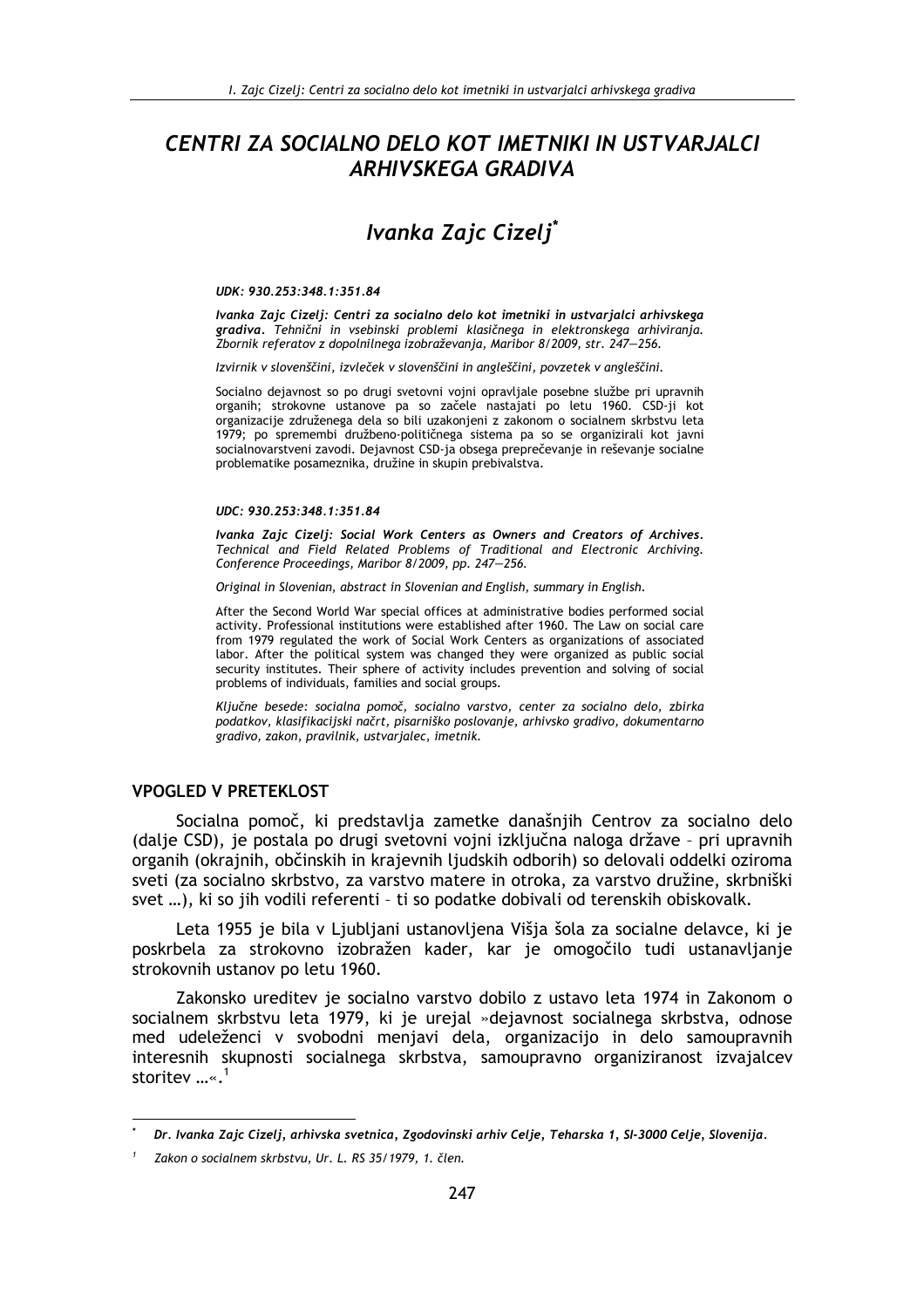Z navedenim predpisom so bili uzakonjeni tudi centri za socialno delo kot organizacije združenega dela za opravljanje strokovnih in administrativnih del, povezanih z odločaniem o različnih pravicah in pomočeh, z izvrševaniem skrbstvenih in drugih ukrepov organov skupnosti socialnega skrbstva po določbah družinske zakonodaje, z razvrščanjem in napotitvijo otrok in mladostnikov z motnjami v duševnem in telesnem razvoju na šolanje in usposabljanje, ter z izvrševanjem vzgojnih ukrepov zoper mladostnike. Opravljali so tudi strokovno in administrativno delo, povezano z odločanjem o pravicah in ukrepih, ki so jih socialnemu skrbstvu nalagali drugi zakoni.

CSD-ji so opravljali svetovalno delo in nudili pomoč: pri reševanju stanovanjskih problemov, pri zaposlovanju, pri zagotavljanju pomoči in nege na domu, oskrbe v drugi družini ali socialnem zavodu.

CSD-ji so vodili potrebne evidence, analizirali socialno skrbstvene probleme, razvijali, organizirali in spodbujali prostovoljne aktivnosti delovnih ljudi in občanov na področju socialnega skrbstva, sodelovali pri izvajanju preventivnih ukrepov na teh področjih, spodbujali in pomagali razvijati preventivno socialno delo v krajevnih skupnostih, organizacijah združenega dela in društvih, ter opravljali druge strokovne naloge s tega področja.<sup>2</sup>

Običajno je CSD ustanovila občinska skupnost socialnega skrbstva in je začel z delom, ko je imel na razpolago zadostno število strokovnih delavcev, ustrezne prostore in opremo ter potrebna sredstva za delovanje.

V ustanovitvenem aktu (statutu) so bile natančno določene naloge, ki jih bo posamezen CSD opravljal.

CSD je upravljal svet, v katerem so bili delegati: delavcev centra, ustanoviteljev, zbora uporabnikov, skupščine skupnosti socialnega skrbstva, družbenopolitičnih skupnosti in družbenopolitičnih organizacij. Svet CSD-ja je obravnaval »zadeve posebnega družbenega pomena« kot npr.: določanje predloga statuta, sprejemanje samoupravnih aktov, določanje pogojev za pridobivanje dohodka, sprejemanje razvojnih programov, programa dela, finančnega načrta in zaključnega računa, določanje cen storitev, uresničevanje kadrovske politike ...<sup>3</sup>

Zakon o socialnem varstvu iz leta 1992 je reorganiziral delovanje socialne službe - dejavnosti socialnega varstva (preprečevanje in reševanje socialne problematike posameznikov, družin in skupin prebivalstva) so se poslej organizirale kot javna služba za opravljanje teh storitev:

- socialne preventive,
- prve socialne pomoči,  $\bullet$
- osebne pomoči,
- pomoči družini za dom in na domu,  $\bullet$
- institucionalno varstvo,
- vodenje in varstvo ter zaposlitev pod posebnimi pogoji.

CSD je postal javni socialnovarstveni zavod, ki opravlja z zakonom predpisane naloge kot javna pooblastila in naloge, ki mu jih nalagajo drugi predpisi; lahko

 $\overline{\phantom{a}}$ Navedeni zakon, 60. člen.

Navedeni zakon, 65. in 66. člen.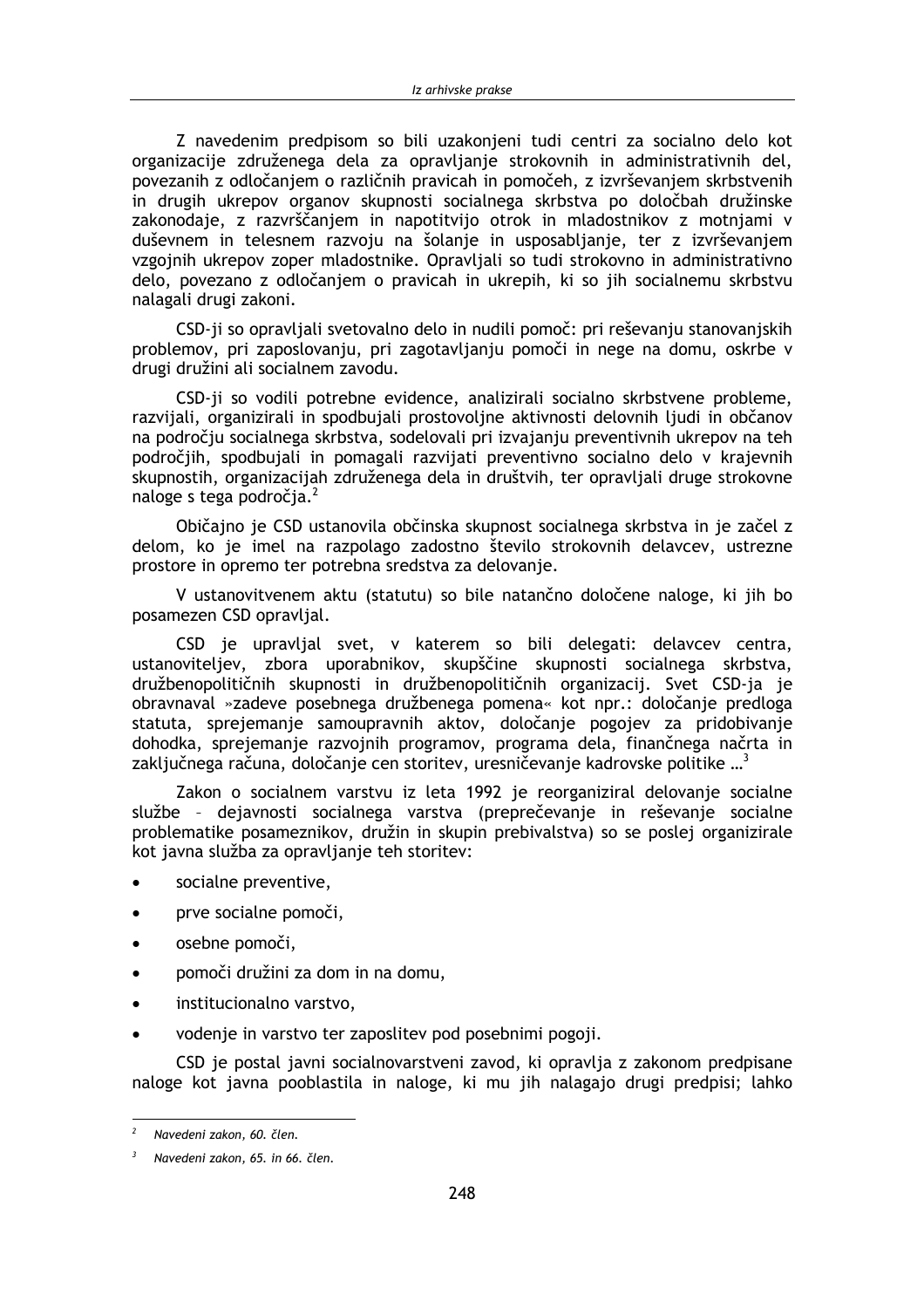opravlja tudi storitve socialne preventive, prve socialne pomoči, pomoči družini za dom, lahko pa tudi organizira skupne akcije za socialno ogrožene skupine prebivalstva ter opravlja (za občino) storitve osebne pomoči in pomoči družini na  $d$ omu<sup>4</sup>

Na področju socialnega varstva se za potrebe izvajanja socialnovarstvene dejavnosti, določene z zakonom, načrtovanje politike socialnega varstva, spremljanje stanja ter znanstvenoraziskovalne in statistične namene, vodijo zbirke podatkov, ki zajemajo celotni nacionalni sistem socialnega varstva. Zbirke podatkov vsebujejo podatke o:

- materialnih in socialnih stiskah in težavah posameznikov, družin in skupin prebivalstva,
- storitvah in dajatvah,  $\bullet$
- izvajalcih socialnovarstvene dejavnosti,
- socialnovarstvenih storitvah, ki se opravljajo izven socialnovarstvene dejavnosti.
- financiranju socialnovarstvene dejavnosti.<sup>5</sup>

Zbirke podatkov, ki jih vodijo izvajalci (tudi CSD) vsebujejo osebne in zasebne podatke o upravičencu (ime, priimek, zakoniti zastopnik, enotna matična številka občana (EMŠO), datum in kraj rojstva, prebivališče, družinsko razmerje, bivalni pogoji, stopnja izobrazbe, zaposlitev, socialno, materialno in zdravstveno stanje) in se hranijo kot trajni dokumenti.<sup>6</sup>

Za povezanost, razvoj in strokovni dvig socialnovarstvene dejavnosti je bila s tem predpisom uzakonjena Socialna zbornica.

Zakon o socialnem varstvu iz leta 2004 pri storitvah (odpravljanje socialnih stisk in težav) dodaja še pomoč delavcem v podjetjih, zavodih ter pri drugih delodajalcih.

O zbirkah podatkov govori X. poglavje (110. člen) citiranega zakona, ki pravi:

»Za potrebe izvajanja socialnovarstvene dejavnosti, določene z zakonom, za načrtovanje politike socialnega varstva, spremljanje stanja ter za znanstveno raziskovalne in statistične namene, se na področju socialnega varstva vodijo zbirke podatkov, ki zajemajo celotni nacionalni sistem socialnega varstva.

Zbirke podatkov vsebujejo podatke o:

- storitvah.
- denarnih socialnih pomočeh.
- drugih pomočeh posamezniku po tem zakonu.
- oprostitvah pri plačilu storitev,  $\blacksquare$
- izvajalcih socialnovarstvene dejavnosti,  $\bullet$

Zakon o socialnem varstvu, Ur. L. RS 54/1992, 42. in 49. člen.

<sup>5</sup> Navedeni zakon, 110. člen.

Navedeni zakon, 111., 114. člen.

Navedeni zakon, V. poglavje Socialna zbornica.

Zakon o socialnem varstvu uradno prečiščeno besedilo (ZSV-UPB1), Ur. L. RS, št. 36/2004, 11. člen.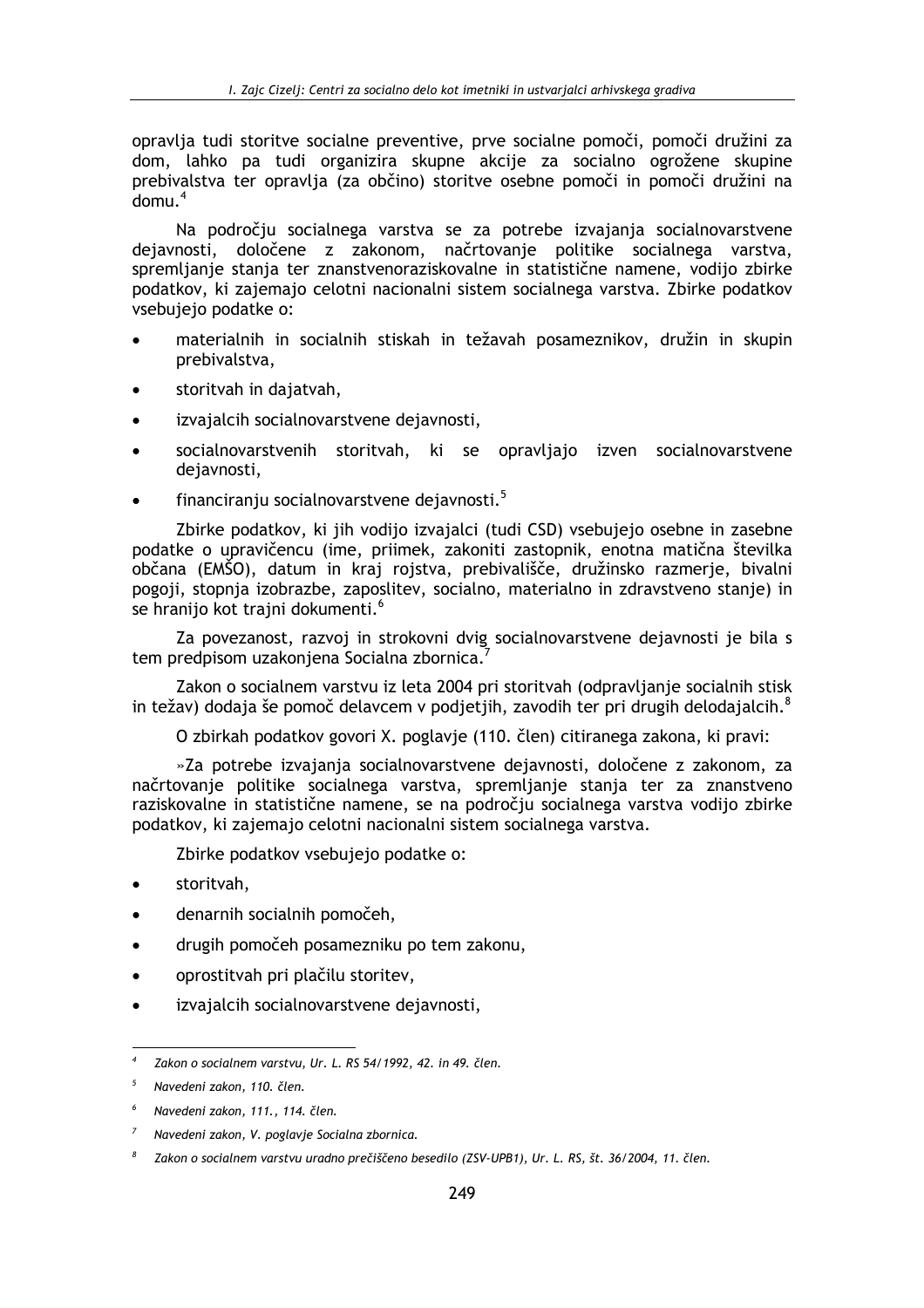financiranju socialnovarstvene dejavnosti.«9

Zbirke v prvih štirih alinejah vsebujejo osebne in zasebne podatke posameznika (in niegovega zakonitega zastopnika), na katerega se nanaša pravica ali obveznost po tem zakonu. Podatki se zbirajo neposredno od posameznika za njega in njegove družinske člane ter iz drugih uradnih zbirk, ki jih v Republiki Sloveniji (dalje RS) vodijo pooblaščeni organi in organizacije. Centri za socialno delo vodijo in vzdržujejo podatke o denarnih, socialnih in drugih pomočeh posamezniku. Ministrstvo, pristojno za socialno varstvo, vzpostavi, vodi, vzdržuje in nadzoruje centralno zbirko podatkov o denarnih socialnih pomočeh ter obdeluje osebne podatke iz zbirke podatkov o denarnih socialnih in drugih pomočeh po tem zakonu in o oprostitvah plačila storitev z enako vsebino kot centri za socialno delo.

Tako ministrstvo kot CSD-ji lahko osebne podatke iz zbirk podatkov obdelujejo za potrebe postopka odločanja, izvajanja dejavnosti in vodenja evidenc, ki jih predpisuje zakon, ministrstvo pa poleg tega še za izvajanje centralnega izplačila, izvrševanje nadzora, spremljanje stanja, analiz, ter za znanstvenoraziskovalne in statistične namene.<sup>10</sup>

Leta 2007 je bil sprejet dopolnjen Zakon o socialnem varstvu uradno prečiščeno besedilo (ZSV-UPB2), ki zajema poglavja: I. Splošne določbe, II. Socialnovarstvene storitve, II. Izbira družinskega pomočnika, III. Denarna socialna pomoč, IV. Opravljanje dejavnosti socialnega varstva (49. člen govori o nalogah CSD-ia), V. Socialna zbornica, VI. Socialnovarstvene storitve, ki se opravljajo izven socialnovarstvene dejavnosti, VII. Postopki, VIII. Financiranje, IX. Nadzor, X. Zbirke podatkov (113. člen, 9. alineja govori o vodenju dokumentacije CSD-jev - ti hranijo podatke: o izplačanem porodniškem nadomestilu, očetovskem nadomestilu, nadomestilu za nego in varstvo otroka, posvojiteljskem nadomestilu, starševskem dodatku, pomoči ob rojstvu otroka, otroškem dodatku, dodatku na veliko družino, dodatku za nego otroka, ki potrebuje posebno varstvo, delnem izplačilu za izgubljeni dohodek, rejnini in dobroimetju, preživninah, denarnih socialnih pomočeh, oprostitvah pri plačilu storitev in o plačilu družinskemu pomočniku). XI. Kazenske določbe, XII. Prehodne in končne določbe.<sup>11</sup>

Novost v dejavnosti CSD-ja je vodenje evidence štipendistov, prejemnikov državnih štipendij. Kandidat za pridobitev državne štipendije vloži zahtevo pri pristojnem CSD-ju, evidenca pa se začne voditi z dnem dodelitve štipendije.<sup>12</sup>

#### PISARNIŠKO POSLOVANJE CSD-JEV

Centri za socialno delo so se opirali na ureditev pisarniškega poslovanja upravnih organov in sprejeli klasifikacijski načrt za razvrščanje dokumentarnega gradiva v upravnih organih Republike Slovenije.

Pravilnik o pisarniškem poslovanju upravnih organov je določal tudi roke hrambe dokumentarnega gradiva in način izločanja dokumentarnega in odbiranja arhivskega gradiva.

<sup>9</sup> Navedeni zakon 110 člen

<sup>&</sup>lt;sup>10</sup> Navedeni zakon, 112., 113., 113a člen.

 $11$ Zakon o socialnem varstvu uradno prečiščeno besedilo (ZSV-UPB2), Ur. L. RS 3/2007.

Zakon o štipendiranju (ZŠtip), Ur. L. RS 59/2007.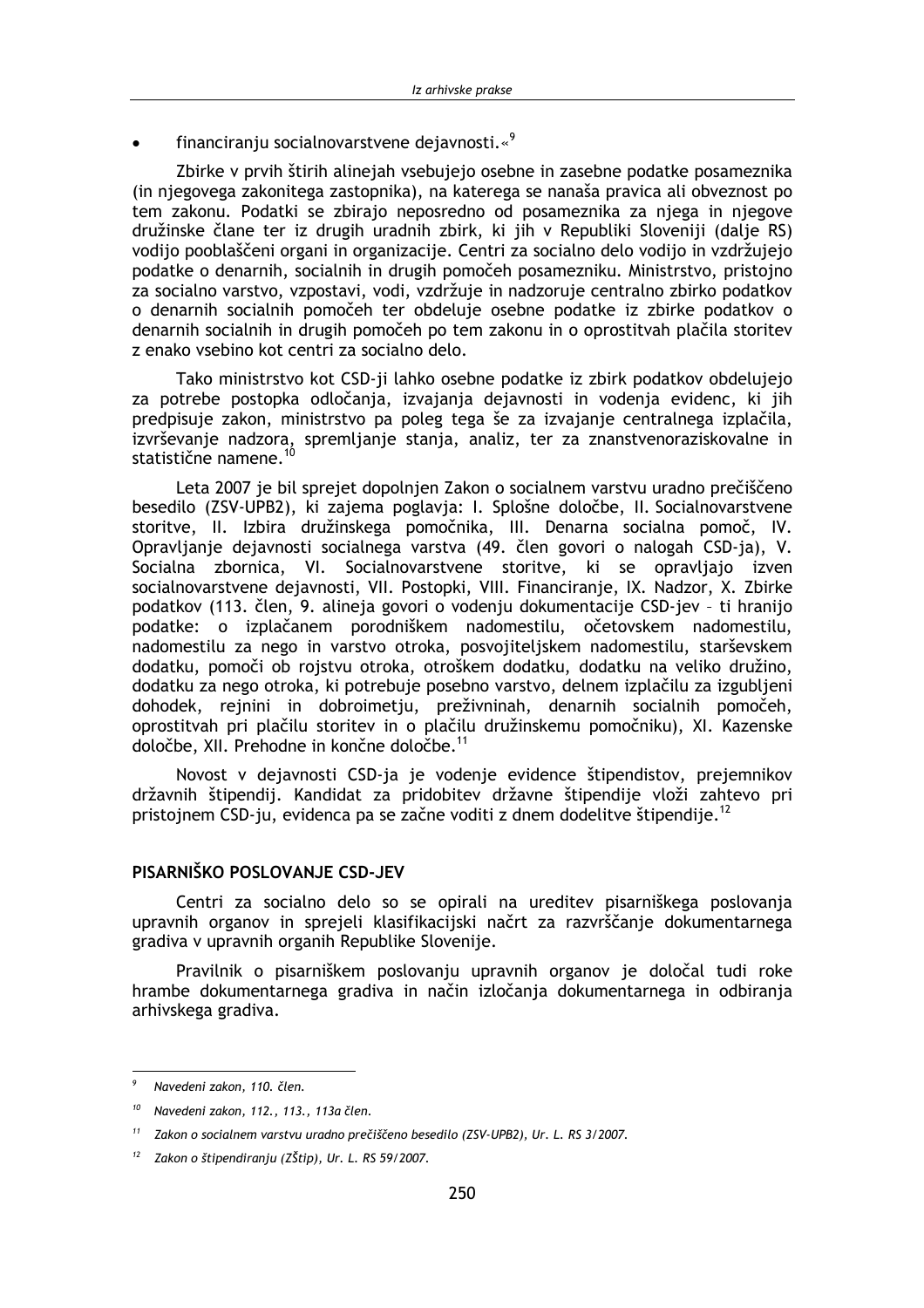Kot trajno je predpisoval hranjenje predvsem: uradnih evidenc, zapisnikov sej in gradiv za seje upravnih in samoupravnih organov, poročil in analiz, raziskav, zadev v zvezi z odločanjem, premoženjskopravnih zadev ...

Izločanje dokumentarnega gradiva, ki mu je potekel rok hrambe, in odbiranje arhivskega gradiva je opravila komisija, ki je predhodno obvestila pristojni arhiv, iz katerih letnikov dokumentarnega gradiva bo po njegovem navodilu odbrala arhivsko gradivo, in je po končanem odbiranju podala izjavo, da je bilo v skladu z navodili pristojnega arhiva odbrano arhivsko gradivo. Izločeno dokumentarno gradivo pa je po 30 dneh od dneva, ko je bila pristojnemu arhivu vročena pisna izjava o odbranem arhivskem gradivu, uničila oziroma oddala v predelavo.<sup>13</sup>

V klasifikacijskem načrtu, ki je izšel skupaj s pravilnikom o pisarniškem poslovanju upravnih organov, je bilo socialno varstvo uvrščeno pod osnovno številko 5 v poglavju zdravstveno in socialno varstvo.

#### 55 Socialno varstvo

- 551 Splošno o socialnem varstvu
- 552 Socialnovarstvene pomoči
- 56 Socialno varstvo otrok, mladine, družine
- 561 Splošno o socialnem varstvu mladih in družine
- 562 Rejništvo
- 563 Posvojitve
- 564 Odvzem otroka
- 565 Varstvo mladih v zavodih
- 566 Otroci z motnjami
- 567 Zakonska zveza in družinska razmerja

#### 57 Varstvo odraslih

- 571 Splošno o varstvu odraslih
- 572 Varstvo odraslih v zavodih
- 573 Nega na domu
- 574 Socialne deviacije
- 579 Odpuščeni obsojenci
- 58 Skrbništvo
- 581 Splošno o skrbništvu
- 582 Mladoletniki
- 583 Odrasli brez poslovne sposobnosti
- 584 Drugi primeri skrbništva<sup>14</sup>

Na osnovi novih predpisov in uvajanja elektronskega poslovanja je bil septembra 2007 sprejet enotni načrt klasifikacijskih znakov za CSD, ki obravnava to

 $13$ Pravilnik o pisarniškem poslovanju upravnih organov, Ur. L. SRS 44/1988.

<sup>&</sup>lt;sup>14</sup> Klasifikacijski načrt za razvrščanje dokumentarnega gradiva v upravnih organih SR Slovenije, Ur. L. SRS 44/1988.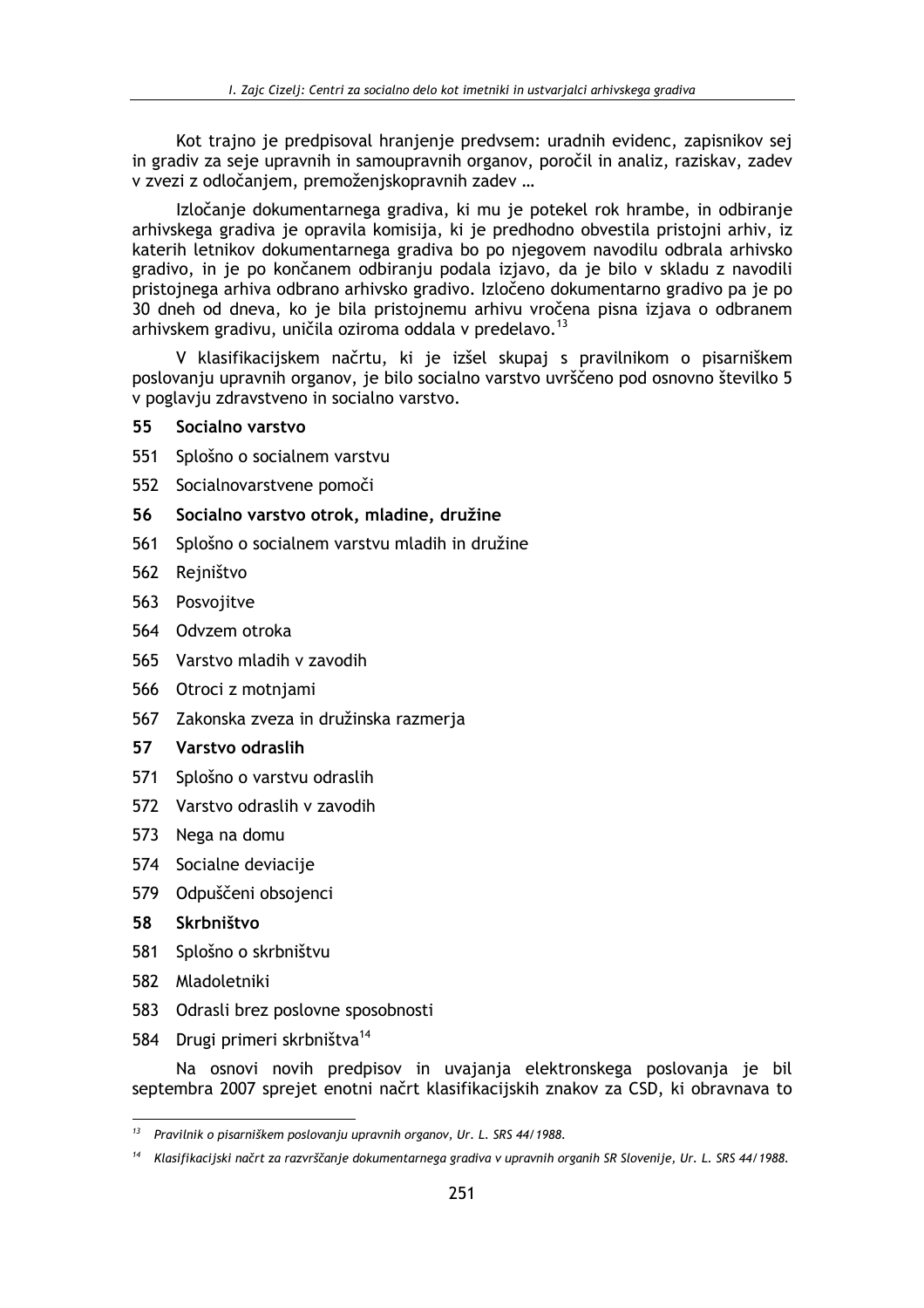področje v okviru klasifikacije pod št. 1 Delo, družina, zdravje in socialne zadeve oziroma boli podrobno pod št. 12 Družina in socialnovarstvene dejavnosti, ki jo razdeli, v okviru tri- oziroma štirištevilčnih klasifikacijskih znakov, kot sledi:

#### 120 Zakonska zveza in družinska razmeria

- 1200 Statusna razmerja (sklenitev zakonske zveze, svetovalni pogovor, varstvo skupnih otrok, zunajzakonska skupnost, urejanje odnosov, evidence).
- 1201 Razmerja med starši in otroki (osebno ime, očetovstvo, materinstvo,  $\bullet$ dolžnost preživljanja, pravica do obiska, predhodno družinsko posredovanje, odtujitev, obremenitev, krizne intervencije, evidence).
- 1202 Izvrševanje roditeljske pravice (sporazum v sporih, podaljšanje starševske  $\bullet$ pravice, pridobitev poslovne sposobnosti, starševske pravice, evidence).
- 1203 Posebno varstvo otrok in mladostnikov (splošni ukrepi, odvzem otroka, oddaja otroka v zavod, otrokova premoženjska korist, rejništvo, skrbništvo otrok, skrbništvo za posebni primer, posvojitev, evidence).
- 1204 Obravnava otrok in mladoletnikov (obravnava otrok, težave v odraščanju, mladoletnik v predkazenskem postopku, mladoletnik v postopku prestopništvo, vzgojni ukrepi, kazen zapora za mladoletnike, nadomestna kazen, evidence).

#### 121 Starševsko varstvo in družinski prejemki

- 1210 Starševski dopust in starševsko nadomestilo (porodniški dopust, očetovski dopust, dopust za nego, posvojiteljski dopust, krajši delovni čas, pravica do prispevkov, pravica do prispevkov - dva otroka, pravica do prispevkov - štiri ali več otrok, evidence).
- 1211 Družinski prejemki (starševski dodatki, pomoč ob rojstvu otroka, otroški  $\bullet$ dodatek, dodatek za veliko družino, dodatek za nego, delno plačilo za izgubljeni dohodek, evidence).

#### 122 Dejavnost socialnega varstva

- 1220 Varstvo odraslih (polnoletni v sodnem postopku, socialna rehabilitacija, varstveni nadzor, starejša oseba, pridržane osebe, krizne intervencije, evidence).
- 1221 Skrbništvo (odvzem/vrnitev poslovne sposobnosti, skrbništvo odraslih, skrbnik CSD, skrbništvo za posebni primer, evidence).
- 1222 Denarne socialne pomoči (denarna socialna pomoč (DSP), izredna DSP, enkratna izredna DSP, trajna DSP, občinska DSP, evidence).
- 1223 Oprostitve plačil socialnovarstvenih storitev (plačilo institucionalnega varstva, plačilo pomoči na domu, plačilo družinskega pomočnika, evidence).
- 1224 Socialnovarstvene storitve (preventiva, prva socialna pomoč, osebna  $\bullet$ pomoč, pomoč za dom, pomoč na domu, evidence).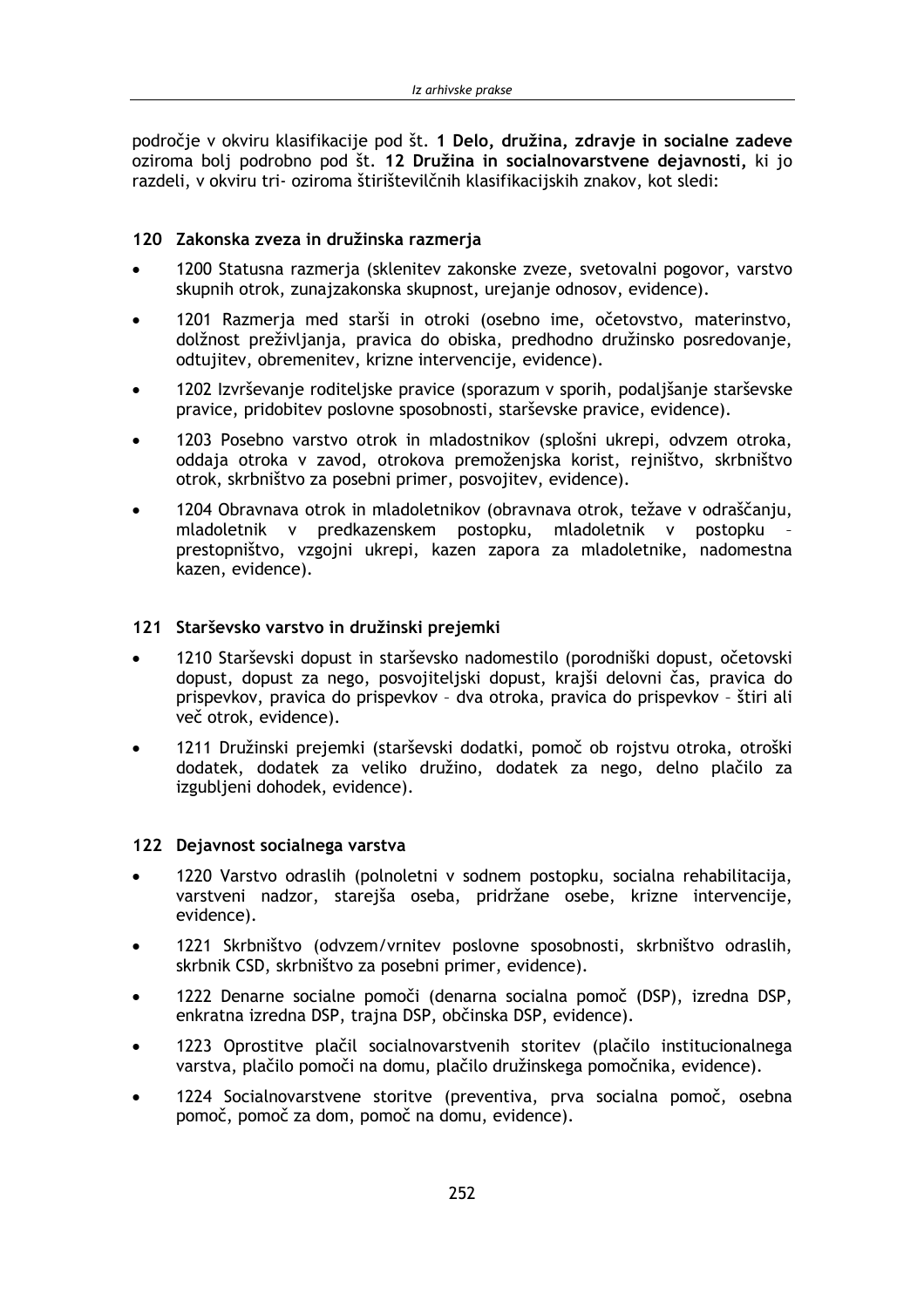- 1225 CSD v vlogi koordinatorja (lokalna koordinacija, regijska koordinacija, koordinacija obravnave nasilja, koordinacija nadomestne kazni, evidence).
- 1225 Izvršbe (izvršba).

Posebnost tega načrta je v tem, da ima pri vseh vrstah dokumentov, ki nastajajo v postopku delovanja, CSD navedene tudi roke hranjenja in označeno, kaj naj bi bilo arhivsko gradivo, prav slednje pa se nikakor ne sklada z arhivsko zakonodajo, ki zahteva, da se arhivsko gradivo odbere na osnovi navodila pristojnega arhiva.<sup>15</sup>

#### NAVODILA ZA ODBIRANJE ARHIVSKEGA IZ DOKUMENTARNEGA GRADIVA - PREDLOG

S strokovnim navodilom pristojnega arhiva se določi arhivsko gradivo, to je izvirno in reproducirano (pisano, risano, tiskano, fotografirano, filmano, fonografirano, magnetno, optično ali kako drugače zapisano) dokumentarno gradivo, ki je bilo prejeto ali je nastalo pri delu CSD-ja in ima trajen pomen za znanost in kulturo ali trajen pomen za pravno varnost oseb.

Navodila za odbiranje arhivskega iz dokumentarnega gradiva se izdajo na osnovi seznama dokumentarnega gradiva (dalje seznam), ki ga izdela ustvarjalec (imetnik), in zajema vso dokumentacijo, ki je odložena v stalni zbirki (arhivu) ustvarialca. Seznam prouči posebna (tričlanska) komisija, ki na osnovi zakonsko predpisanih kriterijev določi arhivsko gradivo.

Glede na razvojno pot institucije in stanje na terenu lahko pri CSD-jih pričakujemo gradivo, nastalo po letu 1960, čeprav nekateri centri hranijo tudi starejše gradivo, ki so ga prevzeli od socialnih služb pri upravnih organih.

Pomembno je poudariti, da mora seznam zajeti shranjeno gradivo kot celoto - torej tisto, ki je nastajalo po letu 1960, oziroma po nastanku CSD-jev in tudi gradivo, ki so ga centri prevzeli od svojih predhodnikov.

Zaradi zaostankov pri prevzemih arhivskega gradiva CSD-jev in izražene želje pooblaščenih delavk (arhivark) na seminarju za delavce, ki delajo z arhivskim in dokumentarnim gradivom, 11, 11, 2008, se je Zgodovinski arhiv Celje odločil, da na osnovi poznavanja razvoja dejavnosti, upoštevanja spodaj navedenih predpisov in tipskega seznama arhivskega gradiva, ki ima praviloma vedno trajni pomen za zgodovino, znanost in kulturo<sup>16</sup> ter seznama dokumentarnega gradiva iz 55. člena uredbe o varstvu dokumentarnega in arhivskega gradiva, za katero se šteje, da je praviloma vedno arhivsko gradivo,<sup>17</sup> izda informativna navodila, ki naj opozorijo ustvarjalca, na katere kategorije dokumentarnega gradiva mora biti še posebej pozoren in poskrbeti za njegovo trajno hrambo in materialno varstvo, dokler ne dobi uradnih navodil pristojnega arhiva.

Pri izdelavi informativnih navodil so poleg zgodovinskega razvoja ustanove upoštevani ti predpisi:

- Zakon o varstvu dokumentarnega in arhivskega gradiva in arhivih,
- Uredba o varstvu dokumentarnega in arhivskega gradiva,

<sup>&</sup>lt;sup>15</sup> Enotni klasifikacijski načrt znakov za CSD, http://www.gov.si/csd/predst\_csd.htm.

<sup>16</sup> Mag. Vladimir Žumer, Arhiviranje zapisov, str. 168-172, Ljubljana 2001.

<sup>&</sup>lt;sup>17</sup> Uredba o varstvu dokumentarnega in arhivskega gradiva - priloga, Ur. L. RS 86/2006.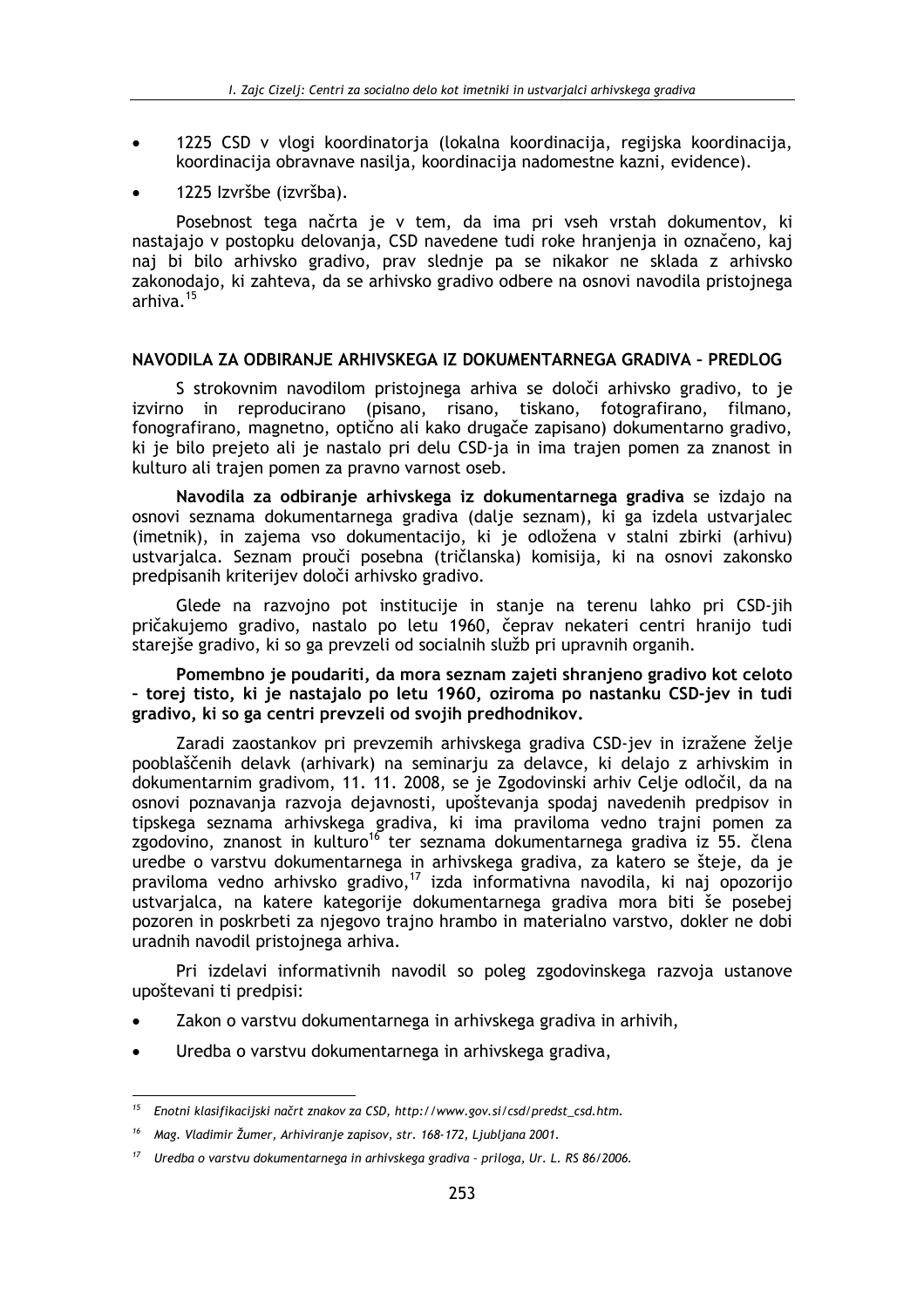- Pravilnik o pisarniškem poslovanju upravnih organov,
- Zakon o socialnem varstvu uradno prečiščeno besedilo (ZSV-UPB2),  $\bullet$
- Zakon o usmerjanju otrok s posebnimi potrebami uradno prečiščeno besedilo  $\blacksquare$ (ZUOPP-UPB1),
- Zakon o štipendiraniu (ZŠtip),
- Enotni načrt klasifikacijskih znakov za CSD;

ter splošno upravne, organizacijske in strokovne naloge CSD-jev:

- varstvo otrok in družine (dovolitev sklenitve zakonske zveze, urejanje starševstva, razveza zakonske skupnosti ali razpad zunajzakonske skupnosti, urejanje odnosov v družini, ukrepi centra za socialno delo),
- varstvo otrok (rejništvo, posvojitve, skrbništvo, obravnava otrok izven sodnega postopka, obravnava mladoletnih v sodnem procesu),
- varstvo odraslih (obravnava storilcev kaznivih dejanj, skrbništvo, urejanje statusa invalida, urejanje pravic do družinskega pomočnika, obravnava starejših oseb, obravnava oseb s težavami),
- oprostitve pri plačilu storitev (pomoč na domu, institucionalno varstvo),
- denarne socialne pomoči,
- starševsko varstvo in družinski prejemki,
- koordinacija (lokalna, regijska),
- koordinatorji (za preprečevanje nasilja, za izvrševanje nadomestne kazni zapora),
- storitve (socialna preventiva, prva socialna pomoč, osebna pomoč, pomoč družini za dom, vodenje in varstvo ter zaposlitev pod posebnimi pogoji),
- programi,
- katalog nalog Centrov za socialno delo Slovenije,
- fotogalerija.  $\bullet$

#### PREDLOG DOKUMENTACIJE CSD-JEV, KI NAJ IMA STATUS ARHIVSKEGA GRADIVA

#### Splošna organizacijska funkcija:

- $1<sup>1</sup>$ gradivo o ustanovitvi, konstituiranju, registraciji, statusnih spremembah (akt o ustanovitvi, statuti, pravilniki, samoupravni sporazumi, odločbe, sklepi),
- $2.$ dokumentacija o notranji organizaciji in poslovanju CSD-ja,
- $3.$ gradivo v zvezi z lastništvom nad nepremičnino (odločbe, sklepi, kupoprodajne pogodbe),
- 4. gradivo o imenovanjih, volitvah in referendumih.

#### Upravna, poslovodna in samoupravna funkcija:

zapisniki sej upravnih, poslovodnih, nadzornih, strokovnih in samoupravnih  $1<sup>1</sup>$ organov (praviloma z gradivom za seje).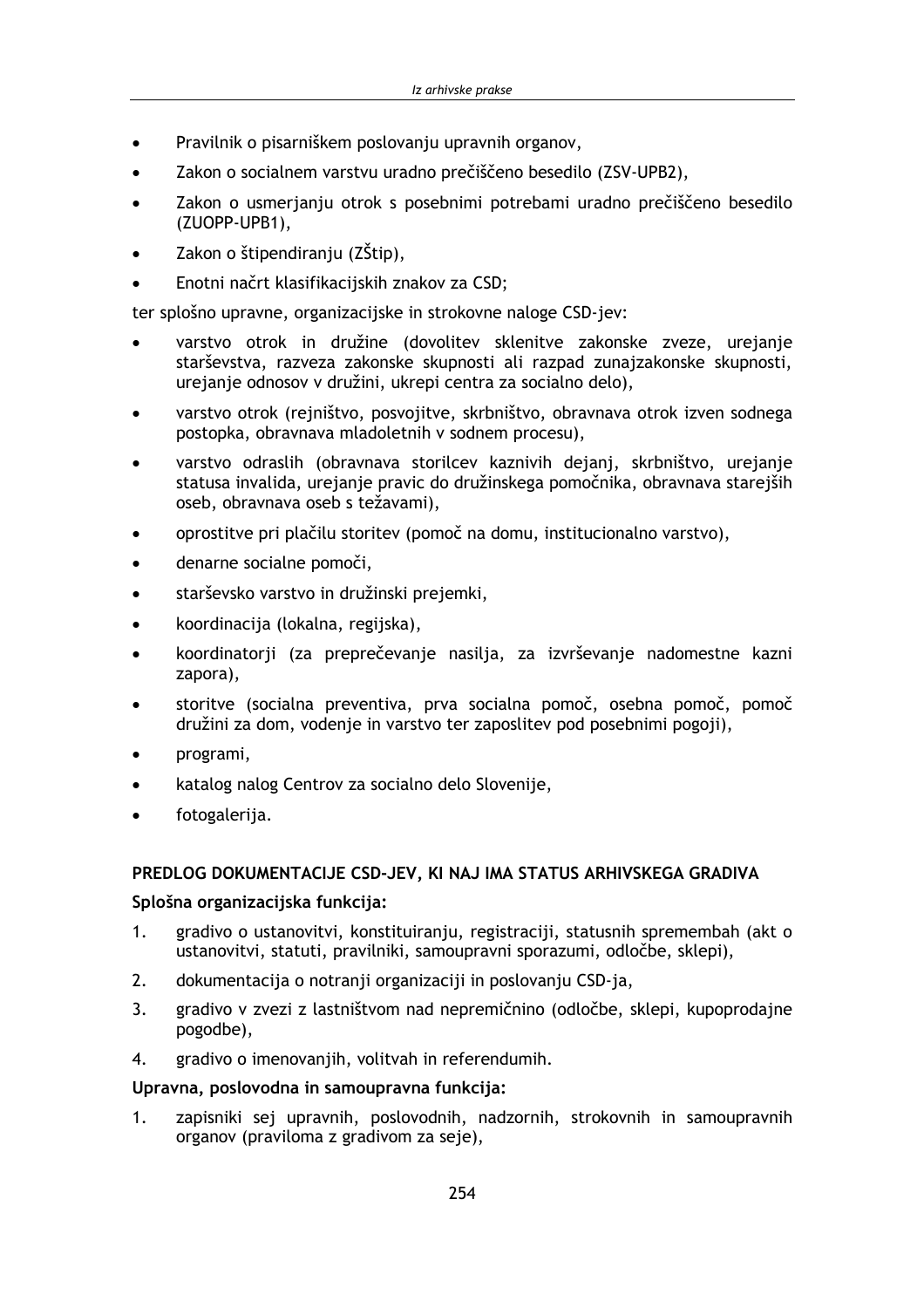- $2<sub>1</sub>$ odločbe, sklepi, mnenja navedenih organov,
- $\overline{3}$ . okrožnice, obvestila, navodila, inštrukcije,
- $\overline{4}$ . splošni pravni in nekdanji samoupravni akti.

### Kadrovska funkcija:

- $1<sub>1</sub>$ matična knijga zaposlenih.
- $2.$ zbirna letna in občasna poročila o zaposlenih delavcih, fluktuaciji, osebnih dohodkih, izobraževanju, pripravnikih, strokovnih izpitih, disciplinskih prestopkih, varstvu pri delu, nesrečah pri delu.

# Finančna in komercialna funkcija:

- $1<sub>1</sub>$ zbirni (letni) finančni načrti in poročila,
- 2. zaključni računi s poslovnimi poročili.

# Statistika, načrtovanje in analiziranje vseh področij dejavnosti:

- letni, srednjeročni in dolgoročni delovni plani in analize,  $1.$
- $2.$ zbirna letna statistična poročila.

# Naložbe, gradnje in razvoj:

- investicijski programi in poročila,  $1.$
- $2<sub>1</sub>$ lastna gradbena dokumentacija,
- 3. raziskovalni projekti, elaborati in analize.

### Informacijsko-dokumentacijska funkcija:

- zapisniki in poročila zborovani, posvetovani, kongresov, simpozijev,  $1<sup>1</sup>$ seminarjev, predavanj,
- $2<sub>1</sub>$ publikacije, letaki, brošure in drugi tiski ustanove,
- $3<sub>1</sub>$ zvočni in slikovni zapisi o delovanju ustanove in zaposlenih v njej (dogodki, prireditve, kraji, osebe).

### Strokovna funkcija:

- $1<sub>1</sub>$ socialno varstvo (551 splošno o socialnem varstvu, 552 socialnovarstvene pomoči) plani, poročila, analize,
- $\overline{2}$ socialno varstvo otrok, mladine, družine (561 splošno o socialnem varstvu otrok mladine in družine, 562 rejništvo, 563 posvojitve, 564 odvzem otroka, 565 varstvo mladih v zavodih, 566 otroci z motnjami, 567 zakonska zveza in družinska razmerja), plani, poročila, analize, evidence, odločbe,
- varstvo odraslih (571 splošno o varstvu odraslih, 572 varstvo odraslih v zavodih,  $3<sub>1</sub>$ 573 nega na domu, 574 socialne deviacije, 579 odpuščeni obsojenci), plani, poročila, analize,
- skrbništvo (581 splošno o skrbništvu, 582 mladoletniki, 583 odrasli brez 4. poslovne sposobnosti, 584 drugi primeri skrbništva), plani, poročila, analize.

Predlagani seznam je narejen na osnovi funkcij, ki jih ima CSD (in jih je imel) kot ustanova, strokovno pa se opira na klasifikacijo iz leta 1988, kajti o najnovejši klasifikaciji mislim, da arhivska stroka še ni rekla zadnje besede.